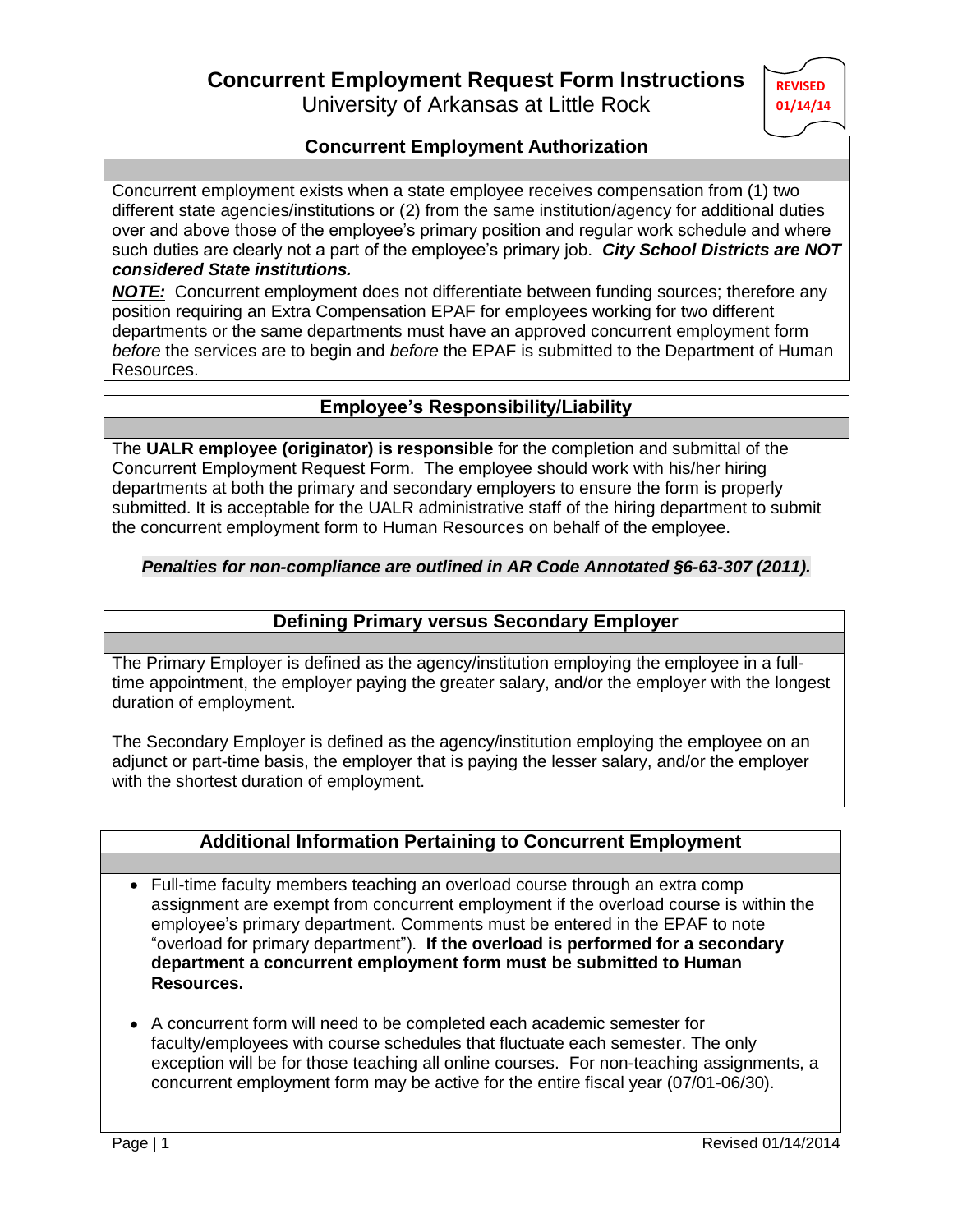| <b>Important</b> | Please make sure all additional duties performed for the secondary employer/department<br>by the employee do not interfere with the proper and required performance of the<br>employee's primary duties (days and times should not conflict or overlap).                                                                                                                                                                                                                                                                                                                                                                                                                                        |
|------------------|-------------------------------------------------------------------------------------------------------------------------------------------------------------------------------------------------------------------------------------------------------------------------------------------------------------------------------------------------------------------------------------------------------------------------------------------------------------------------------------------------------------------------------------------------------------------------------------------------------------------------------------------------------------------------------------------------|
|                  | Please make sure all wages paid to the employee will be in compliance with applicable<br>provisions of the Fair Labor Standards Act. This includes but is not limited to the over time<br>provision. The employee will be required to take accrued annual leave for any secondary<br>hours worked which are in conflict with primary work hours. For classified employees,<br>accrued compensatory time will be used before annual leave is docked.                                                                                                                                                                                                                                             |
|                  | The combined salary payments from the primary and secondary employers shall not<br>exceed the larger maximum annual salary of the line-item position authorized for either<br>agency/institution from which the employee is being paid (unless the employee is<br>secondarily employed in a teaching position pursuant to Arkansas Code Annotated<br>§19-4-160(b) which allows employees to teach temporarily.                                                                                                                                                                                                                                                                                  |
| <b>Required</b>  | OPM requires that all forms be submitted to OPM at least five (5) days prior to the<br>intended start date for the secondary appointment. To ensure Human Resources has<br>time to verify the information and to work with the departments to make any necessary<br>corrections, the Concurrent Employment Request Form should be submitted to<br>UALR's Human Resources at least ten (10) working days prior to actual start date<br>of the secondary appointment. Requests not submitted to OPM five days prior to the<br>intended start date will require written justification from the employing department as to<br>why the documents were not received within the established timeframe. |
| <b>Important</b> | UALR benefits eligible employees cannot teach at any other institution of higher<br>education within the state of Arkansas. Requests for an exception should be<br>submitted to the employee's Vice Chancellor for approval by the Chancellor.                                                                                                                                                                                                                                                                                                                                                                                                                                                  |
|                  |                                                                                                                                                                                                                                                                                                                                                                                                                                                                                                                                                                                                                                                                                                 |

# **Electronic Submittal of Concurrent Employment Forms**

Upon completion of the primary and secondary employer information, UALR originators must email the saved PDF form (DO NOT scan the document) to UALR's Human Resources' listserv [\(hrs-personnel@ualr.edu\)](mailto:hrs-personnel@ualr.edu), for verification and submission to the Office of Personnel Management (OPM). Due to the electronic processing printed copies of the Concurrent Employment Form cannot be accepted.

The originator should select "Save As" to save the form and rename it using the words concurrent employment and the employee's name (Example: Concurrent Employment for Jane Doe – Spring 2012).

If the employee works for another state agency, please make sure all information pertaining to the other agency is complete and accurate before submitting to UALR's Human Resources.

Originators are responsible for ensuring the forms are submitted to them by the other state agency/institution and/or emailed directly to UALR's Human Resources.

# *Forms for UALR employees should be submitted to OPM by UALR's Human Resources***.**

All inquiries regarding the concurrent employment process should be sent to **hrs-personnel@ualr.edu**.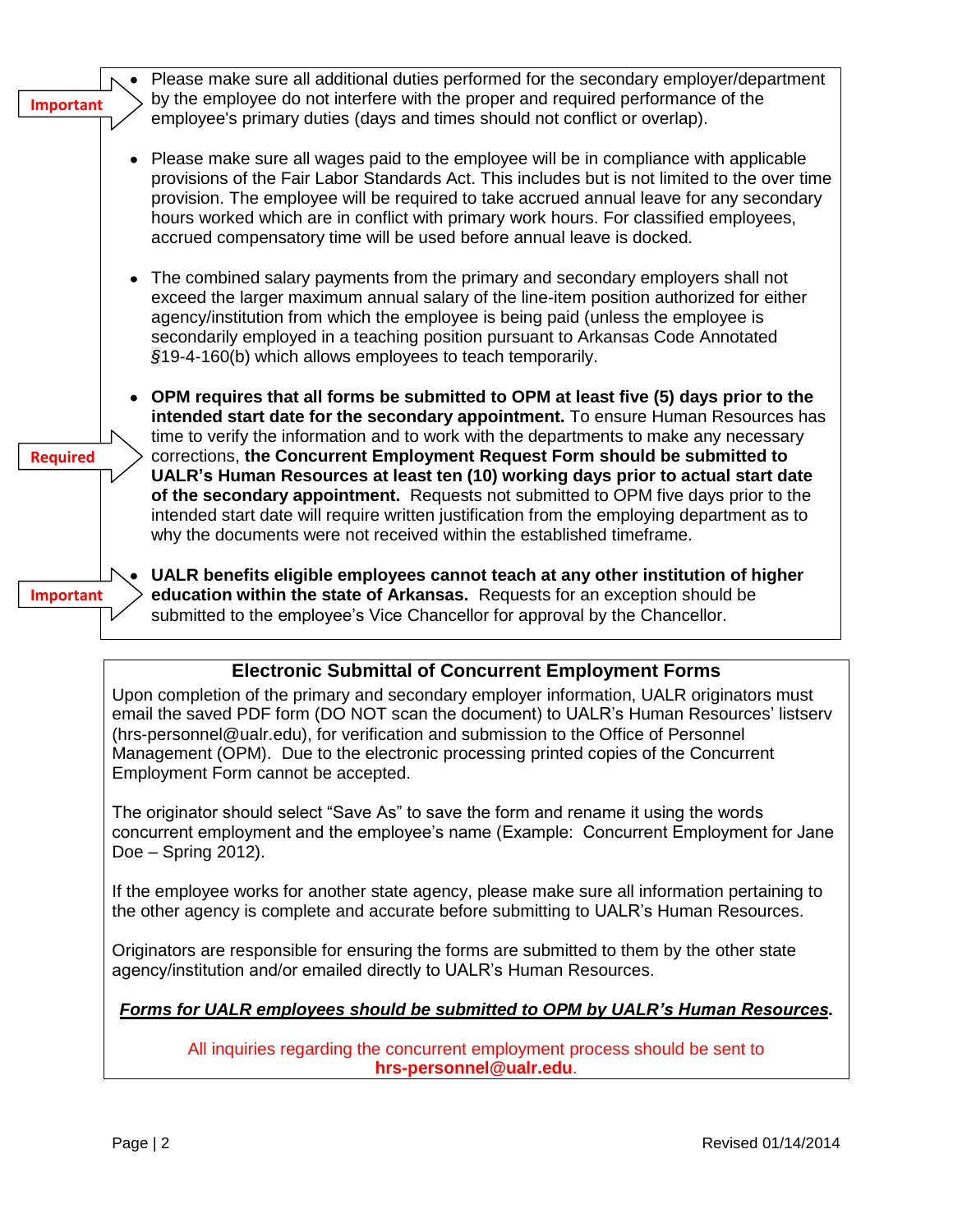### **How to Properly Complete the Concurrent Employment Form**

**Newly Revised Form**

### **The Concurrent Employment Form was recently revised by OPM. Previous versions will not be accepted.**

The Concurrent Employment Request form is available on the Human Resources' website [\(http://www.dfa.arkansas.gov/offices/personnelManagement/Documents/ConcurrentEmploymen](http://www.dfa.arkansas.gov/offices/personnelManagement/Documents/ConcurrentEmploymentRE.pdf) [tRE.pdf\)](http://www.dfa.arkansas.gov/offices/personnelManagement/Documents/ConcurrentEmploymentRE.pdf).

### **DO NOT scan this document.**

#### **Primary Employer**

- 1. **Employee's Name** Enter the employee's name as it appears in Banner.
- 2. **Personnel Number** Enter the last five (5) digits of the employee's social security number (do not use the employee's T-Number). Example: XXX-X9-9999.
- 3. **Primary Employer Information** Enter the primary employer's name, or the specific department of the primary position if working for the same employer (i.e. UALR/Philosophy).
- 4. **Address** Enter the primary employer's complete mailing address. For UALR enter the address for UALR's Human Resources:

The Department of Human Resources 2801 S. University Ave. Little Rock, AR 72204

- 5. **Phone Number** Enter the phone number for the contact person or department including area code.
- 6. **Contact Person** Enter the name of the department contact person for the primary employer.
- 7. **E-mail Address** Enter the email address of the contact person for the primary employer.
- 8. **Job Title** Enter the actual pay title (State appropriated title not the working title) of the employee's primary position.
- 9. **Position Number** Enter the position number of the employee's primary position as listed in PEIJHIS (Employee Job History) in Banner (do not use the budget book as this information may not properly reflect the title and salary for the employee).
- 10. **Pay Grade** This field only applies to classified employees. Enter the pay grade for the employee's primary position.

See spreadsheet for information regarding classified pay grades and salaries: [http://ualr.edu/humanresources/index.php/home/classification/.](http://ualr.edu/humanresources/index.php/home/classification/)

- 11. **FLSA (Fair Labor Standards Act) Status** Classified = Non Exempt. Faculty and Non-Classified = Exempt.
- 12. **Salary**  Enter the employee's salary for the primary position. Hourly rate for extra labor positions.
- 13. **Line Item Max (LIM)** Enter the maximum salary for the title of the primary position.

See spreadsheet for classified titles (link above). See UALR's Appropriation Act for faculty and non-classified titles: [http://ualr.edu/humanresources/index.php/home/classification/.](http://ualr.edu/humanresources/index.php/home/classification/)

14. **Employment Dates** – Enter the employee's regular work schedule for the primary position (hire date to current or start and end date if not a full-time employee).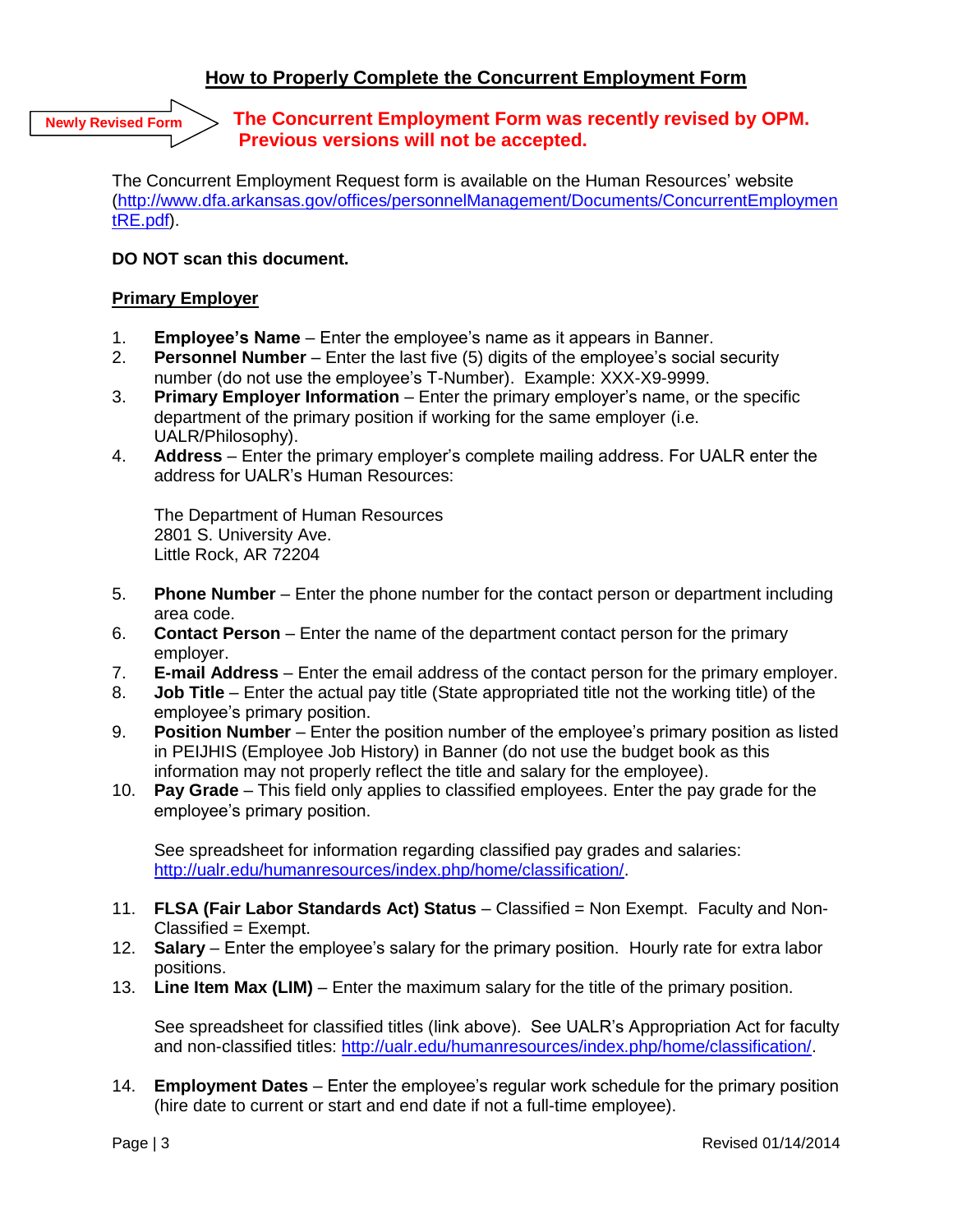- 15. **Work Days** The abbreviated work days for the employee's regularly scheduled work day for the primary position (i.e. M/W/F and T/Th or M-F).
- 16. **Work Times** Enter the "to" and "from" times of the employee's regular work schedule for the primary position (should include all scheduled class times and/or regularly scheduled work hours).
- 17. **Duties Performed and Explanation/Justification** Enter a summary of the duties the employee performs in the primary position.

### **Secondary Employer**

- 1. **Secondary Employer Information** Enter the secondary employer's name, or the specific department of the secondary position if working for the same employer.
- 2. **Address**  Enter the secondary employer's complete mailing address. For UALR use the address for Human Resources (provided above).
- 3. **Phone Number** Enter the phone number for the contact person at the secondary employer including area code.
- 4. **Contact Person** Enter the name of the contact person at the secondary employer.
- 5. **E-mail Address** Enter the email address of the contact person for the secondary employer.
- 6. **Job Title** Enter the actual pay title (not the working title) of the employee's secondary position. Positions involving secondary teaching duties should be designated as Part-time Lecturer Credit or Part-time Lecturer Non-credit.
- 7. **Position Number** Enter the last five (5) digits of the employee's social security number (do not use the employee's T-Number). Example: XXX-X9-9999.
- 8. **Pay Grade** This field only applies to classified employee. Enter the pay grade for the employee's secondary position. See spreadsheet for classified titles (link above).
- 9. **Position Number** Enter the position number of the employee's secondary position.
- 10. **FLSA (Fair Labor Standards Act) Status** Classified = Non Exempt. Faculty and Non-Classified = Exempt.
- 11. **Salary** Enter the salary amount for the secondary position. **Line Item Max (LIM)** – Enter the maximum salary for the title of the secondary position. See spreadsheet for classified titles (link above). See UALR's Appropriation Act for faculty and non-classified titles: [http://ualr.edu/humanresources/index.php/home/classification/.](http://ualr.edu/humanresources/index.php/home/classification/)
- 12. **Employment Dates** Enter the date for which the additional duties will occur. This cannot be longer than 12 months and cannot cross fiscal years.
- 13. **Work Days** Enter the abbreviated the work days for which the employee is expected to complete the concurrent employment.
- 14. **Work Times** Enter the "to" and "from" times the employee is expected to perform the concurrent employment.
- 15. **Duties Performed and Explanation/Justification** Enter a summary of the duties the employee is expected to perform under the concurrent employment.

# **Signature of Primary and Secondary Approving Authority** – **This line is to be left blank**.

Human Resources will complete this information before submitting to OPM for approval. OPM has indicated that they will not approve forms from individuals not listed with OPM as the designated Human Resources Representative.

**Department of Finance and Administration** – This section is reserved for the Chief Fiscal Officer of the State and should be left blank.